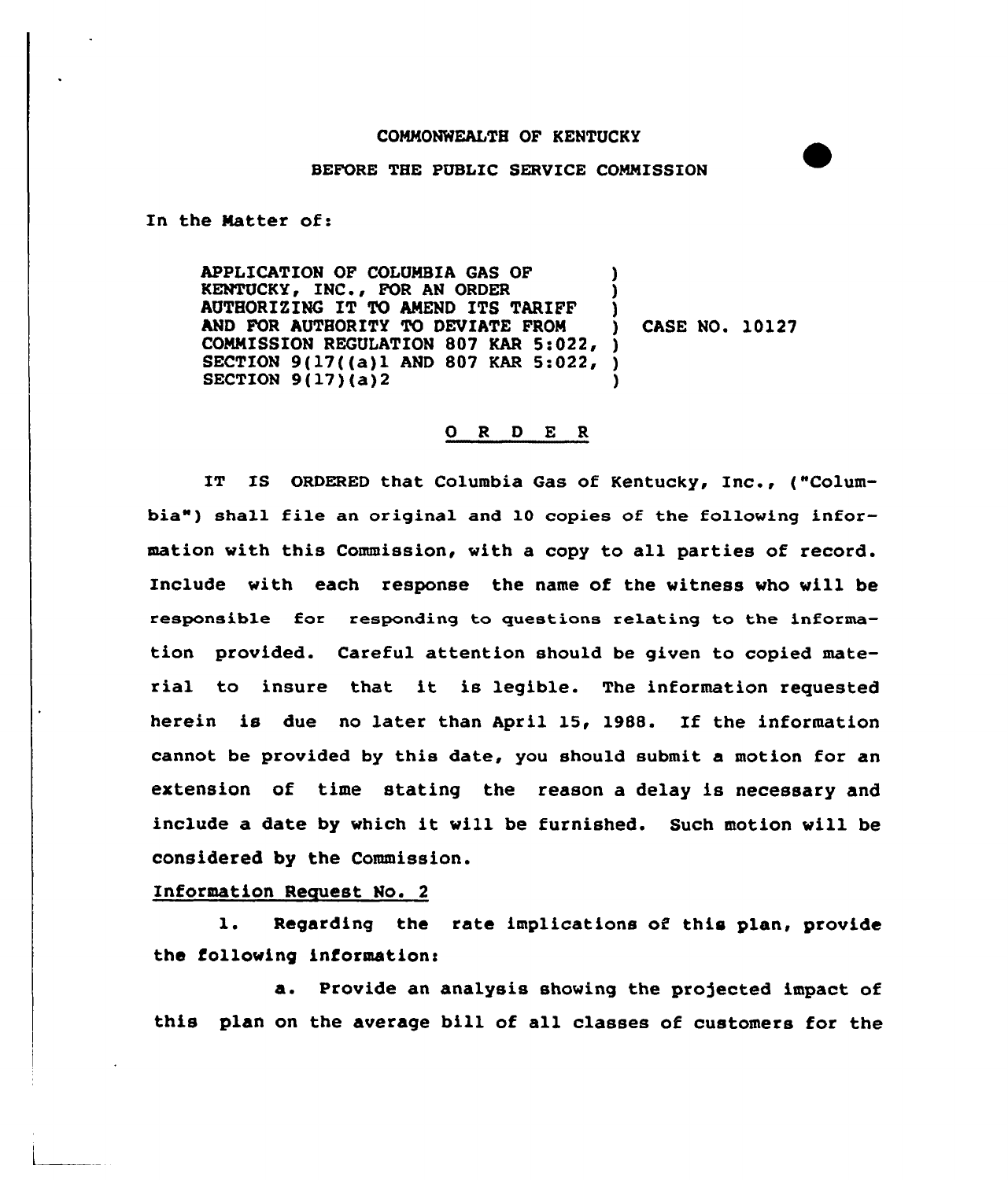years 1989-2018. Also provide the supporting workpapers and state all assumptions used in the analysis.

b. Provide an analysis showing the projected impact of this plan on Columbia's revenue requirement for the years 1989-2018. Also provide the supporting workpapers and state all assumptions used in the analysis.

2. State and explain all benefits Columbia believes the following customer groups will derive from this plan:

a. New customers coming onto the system.

b. Current customers that will require future maintenance or replacement of their service line.

c. Current customers that will not require future maintenance or replacement of their service line.

3. Provide a list of states Columbia is aware of that permit ownership of service lines by gas distribution companies.

4. Provide the following information assuming a \$1,000 sexvice line installation cost:

a. Provide illustrative initial journal entries for the installation of a new service line.

b. Provide illustrative periodic journal entries related to the entry provided in (a) above.

c. Provide illustrative initial journal entries for the replacement of a service line.

d. Provide illustrative periodic journal entries related to the entry provided in (c) above.

5. With reference to the response to Item No. <sup>8</sup> of the Commission's Information Request No. 1(a), provide the backup

 $-2-$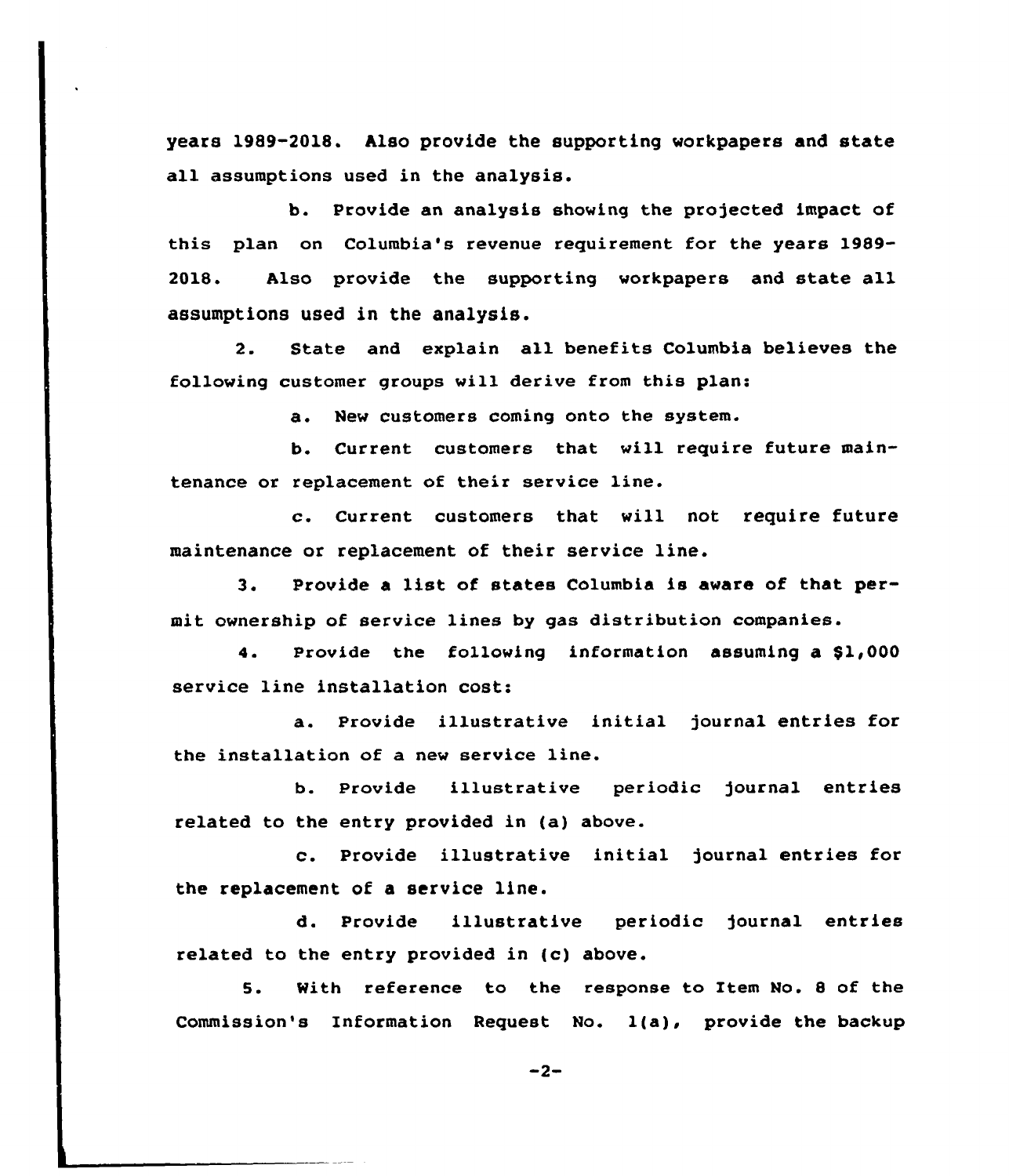information, studies, reports, and workpapers that support the following amounts related to costs under current curb valve and curb box policy:

| a. Item                   | <b>Amount</b> |
|---------------------------|---------------|
| New Service Lines         | \$568,958     |
| Replacement Service Lines | 443,475       |
| Federal Income Tax        | 41,816        |
| State Income Tax          | 9,614         |
|                           |               |

b. Explain the rationale for reflecting a \$32,346 differential under the policies for "elimination of curb valve inspection." Also, state the account to which these amounts are currently charged.

6. With reference to the response to Item No. 14 of the Commission's Information Request No. 1, provide the following information:

a. Provide an itemized breakdown of the \$565 cost of installing <sup>a</sup> new service line from main to meter. (Paragraph 1.)

b. Provide an itemized breakdown of the \$528 cost of installing a new service line from main to meter. (Paragraph 2.)

c. Provide the calculation and explain the basis for Columbia's expectation that for each new customer an average of 45 feet of additional main will be installed. (Paragraph 4.)

d. Provide the calculation and explain the basis for the projected cost of  $$6.38$  per foot for main installation. (Paragraph 4.)

e. Provide the calculation and explain the basis for the determination that the average cost per customer for meters and requlators is \$47.38.

 $-3-$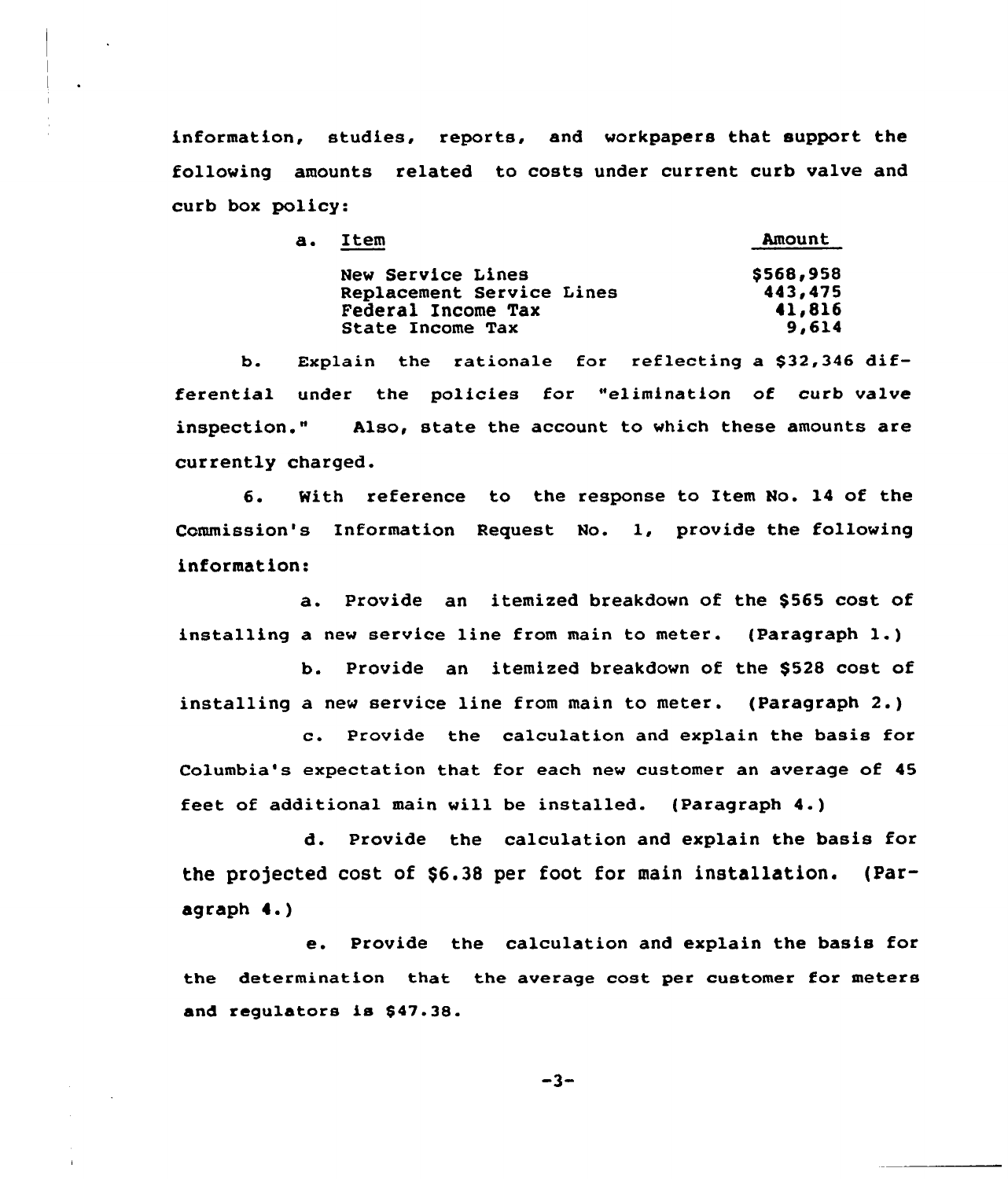f. Provide an itemized breakdown of the \$<sup>405</sup> average cost to replace a service line. Also, clarify whether a cost of \$49.77 to replace the curb valve and curb box is included in this amount.

g. Explain vhy the cost of installing a new service line is \$565 whereas the cost of installing a replacement 1ine is only \$405.

7. State Columbia's intentions with regard to those customers that refuse to grant Columbia an easement.

8. With reference to the July 17, 1987, Study, "An Evaluation of Alternatives to Present CKY Procedures Relative to Installation and Ownership of Customer Service Lines":

a. Page <sup>2</sup> — Elaborate on the statement,

Since there would be no increase in tariff rates, the customers will be receiving at no cost <sup>a</sup> service they did not previously receive.

also, state whether it is Columbia's intention to make any adjustments necessary in its next rate case to ensure there is no rate impact as a result of this program.

b. Page  $7$  - Regarding the statement,

There will come a time when additional employees must be hired because of the increased vork load.

Provide a 30-year projection of the increased number and cost of employees associated with this program. Also, provide all vorkpapers and state all assumptions associated with this projection.

c. Page  $15 -$  State the percent of new service line installations and replacement line installations that will be

 $-4-$